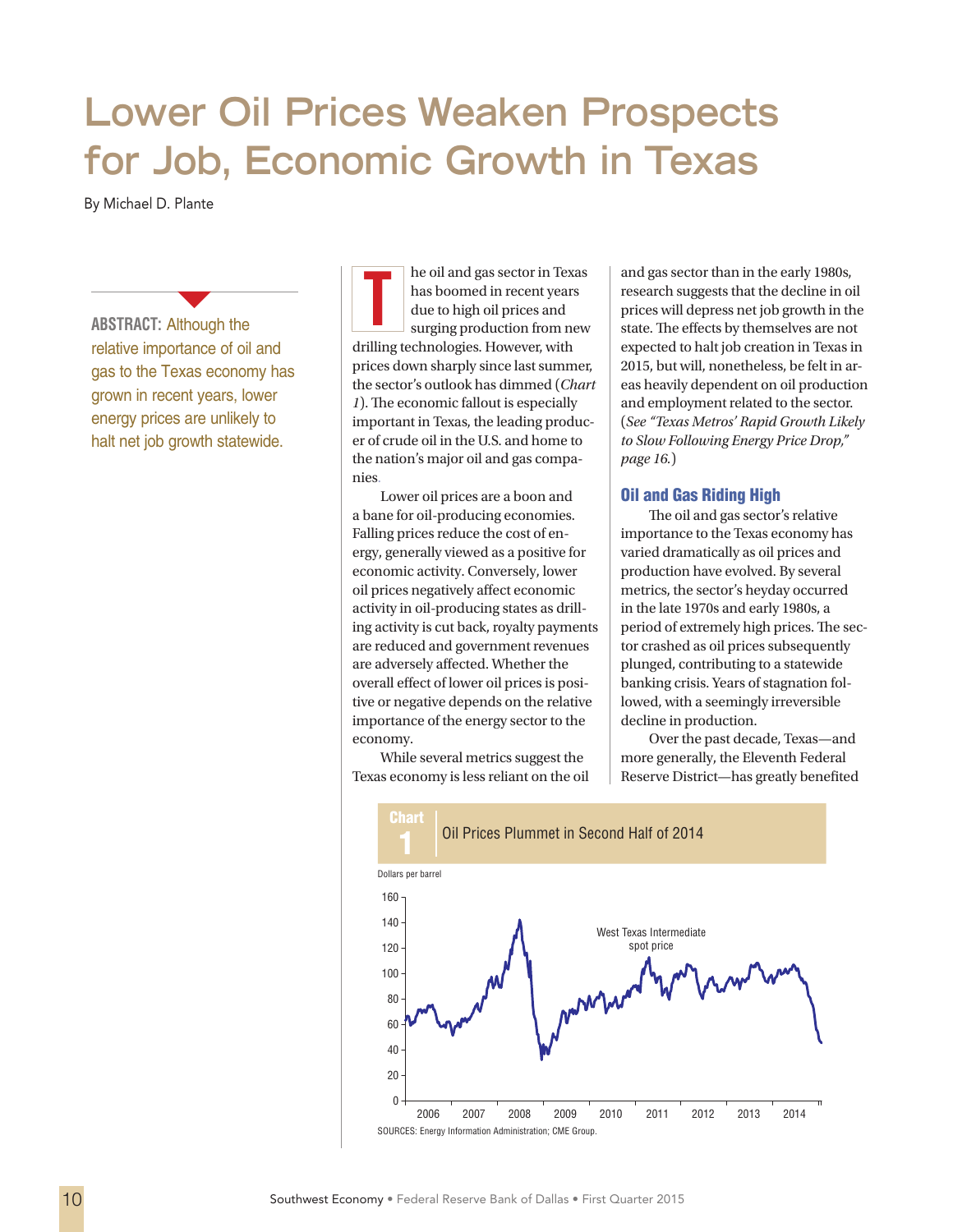from the shale boom. The district is home to four major basins where hydraulic fracturing and horizontal drilling have been successfully applied (*Chart 2*). These new technologies have revitalized oil and natural gas output. Crude production exceeded 3.4 million barrels per day in late 2014, up from 1.1 million in 2008, and natural gas production is at levels not seen since the 1970s.

Booming production and high prices have increased the oil and gas sector's relative importance to the state economy. The proportion of all jobs in the state attributable to the sector has been growing, reaching about 2.5 percent in 2013, up from a low of 1.4 percent in 2000 (*Chart 3*).<sup>1</sup> The current high remains well below the peak in 1982, when almost 4.7 percent of all jobs were in the oil and gas sector.

The share of total income generated in the state due to the sector has also grown.2 As of 2013, the share was estimated to be about 13 percent, up from the recent low of 4.1 percent in 1998. Like employment, the share of income remains well below its boom-era peak, 19.1 percent in 1981.

#### Government Revenue Source

For many oil-producing economies, the government revenue the sector generates is particularly important. Falling prices may have additional negative economic impacts because officials are often forced to raise taxes or reduce spending to make up for budget shortfalls.

In recent years, oil and gas taxes have provided a boon to Texas coffers. Oil- and gas-related taxes provided about 3 percent and 1.5 percent, respectively, of total state revenue in 2013. Their total share of 4.5 percent is up from 2 percent in 2010 and more than double the recent low of 1.5 percent in 1999. Because Texas taxes oil on its market value, recent price declines will reduce this source of revenue and could crimp government spending.

However, the state is significantly less dependent on these funds than before. For example, in 1982, oil and gas taxes provided over 17 percent of total state revenue. Texas is also not as reliant



SOURCES: The counties in the Permian Basin, the Eagle Ford Shale and the Haynesville Shale are identified based on Energy Information Administration guidelines; the counties in the Barnett Shale are identified based on Texas Railroad Commission guidelines.



SOURCES: Bureau of Labor Statistics; Bureau of Economic Analysis; author's calculations.

on this source of funding as are many other oil producers—states and nations where it can provide one-third or more of total funding (*Chart 4*).

#### Different States, Job Impacts

A model developed for a recent Council on Foreign Relations report provides some predictions on how oil price changes affect employment in

each state. The model takes into account a state's overall exposure to the oil and gas sector as of 2012. It also makes other assumptions, such as how responsive employment in various sectors is to changing oil prices.3

The model predicts that an oil price decline would negatively affect total employment in eight states and positively influence jobs in 42. The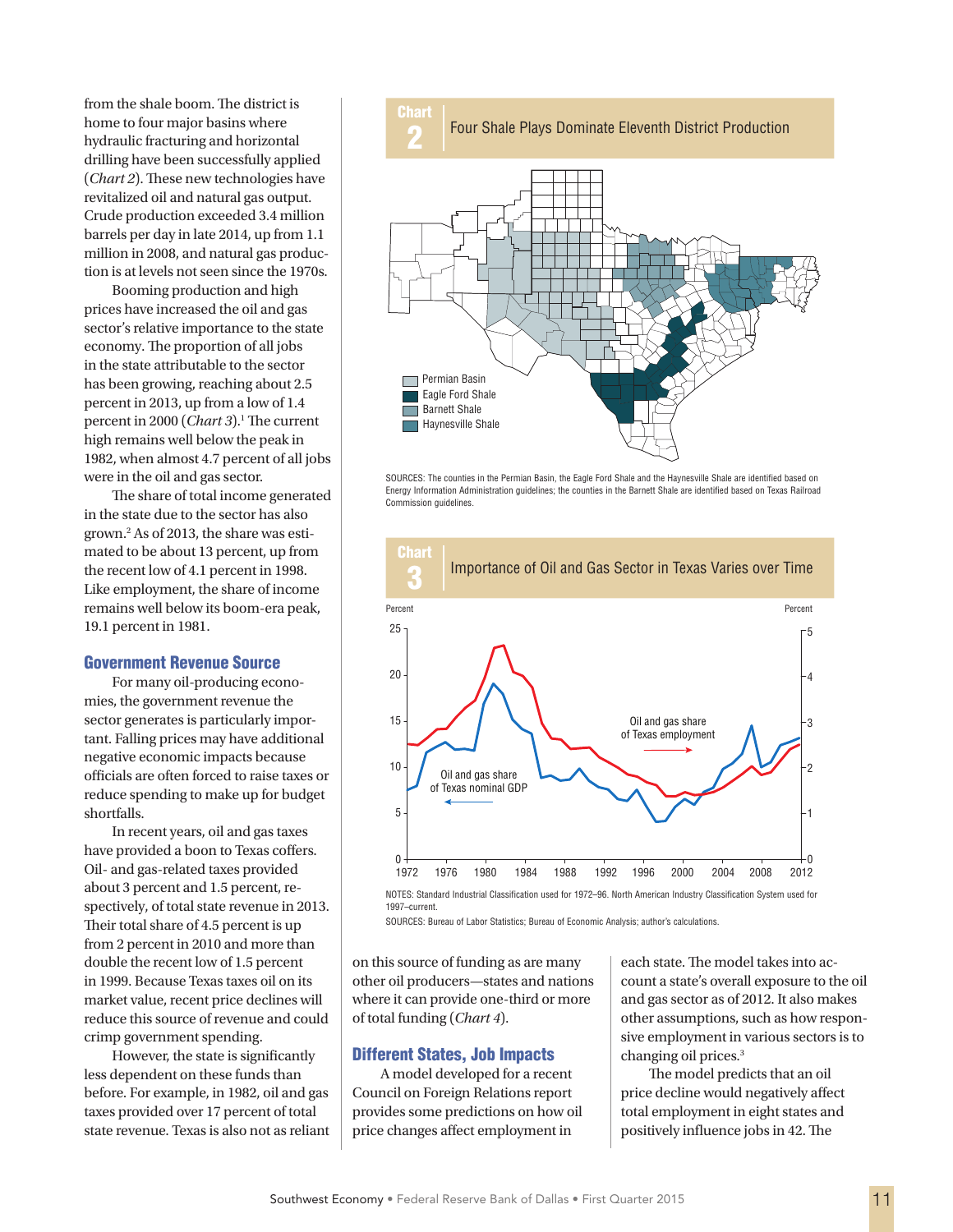percentage impact on total employment from a 50 percent oil price drop varies across the states (*Chart 5*). For Texas, the model predicts that the number of jobs eliminated by such a decline would equal 1.2 percent of total nonfarm employment, which averaged about 11.7 million in fourth quarter 2014.That translates to about 140,000 jobs at risk.

## Interpreting the Number

The 140,000 job-loss forecast estimates the number of jobs that currently exist but would disappear because of lower oil prices. It includes cuts in both oil- and gas-related and non-oil sectors. The latter losses can occur, for example, because employees who lose their jobs in the oil and gas sector may reduce spending on other goods and services such as restaurants, which can lead to reductions in local service sector employment.

The number should not be viewed as a forecast of a jobs contraction in Texas in 2015. Rather, putting the



\*Venezuela data as of fiscal 2012.

SOURCES: Texas Comptroller's Office; Alaska Revenue Sources Book; International Monetary Fund; Bloomberg; Haver.



SOURCE: "The Shale Gas and Tight Oil Boom: U.S.States' Economic Gains and Vulnerabilities," by Stephen P.A. Brown and Mine K. Yücel, Council on Foreign Relations, October 2013.

number into context requires considering the contributions to employment growth from non-oil sectors. In recent years, the state has produced a significant number of jobs across all sectors. For example, the state added 373,000 jobs in 2012; 300,000 in 2013; and more than 380,000 in 2014.

While the disappearance of 140,000 jobs is significant, it pales relative to the number created in recent years. As a result, if one takes the model literally, the prediction suggests that falling oil prices alone will lower the rate of net job growth but will not be detrimental enough to bring employment expansion to a halt. This is in line with a recent forecast produced by Dallas Fed economist Keith Phillips, who anticipates that Texas employment will grow 1 to 2 percent, compared with 3.4 percent growth in 2014. This forecast is based on a model totally unrelated to the one in the Council on Foreign Relations report, though it tells roughly the same story.

## Varying Impacts in Texas

Negative effects of the price decline will probably not be evenly spread across Texas, for at least three reasons. First, oil production is not evenly distributed across the state. Second, some areas are more profitable to drill in than others. Third, the importance of oil- and gas-related employment also varies across metropolitan areas of the state.

Even though Texas has four major basins where production has boomed, oil-related activity is concentrated in the Permian Basin in West Texas and the Eagle Ford in South Texas (*Chart 2*). These two areas account for more than 80 percent of the oil produced in Texas. The Barnett and Haynesville regions, on the other hand, produce primarily natural gas. Low oil prices, therefore, will more significantly impact drilling activity in West and South Texas. They will also negatively affect royalty payments to landowners more significantly in those areas, affecting local residents' incomes and, potentially, reducing spending in the area.

Break-even prices—estimates for what oil prices must reach to provide a reasonable return on investment—also